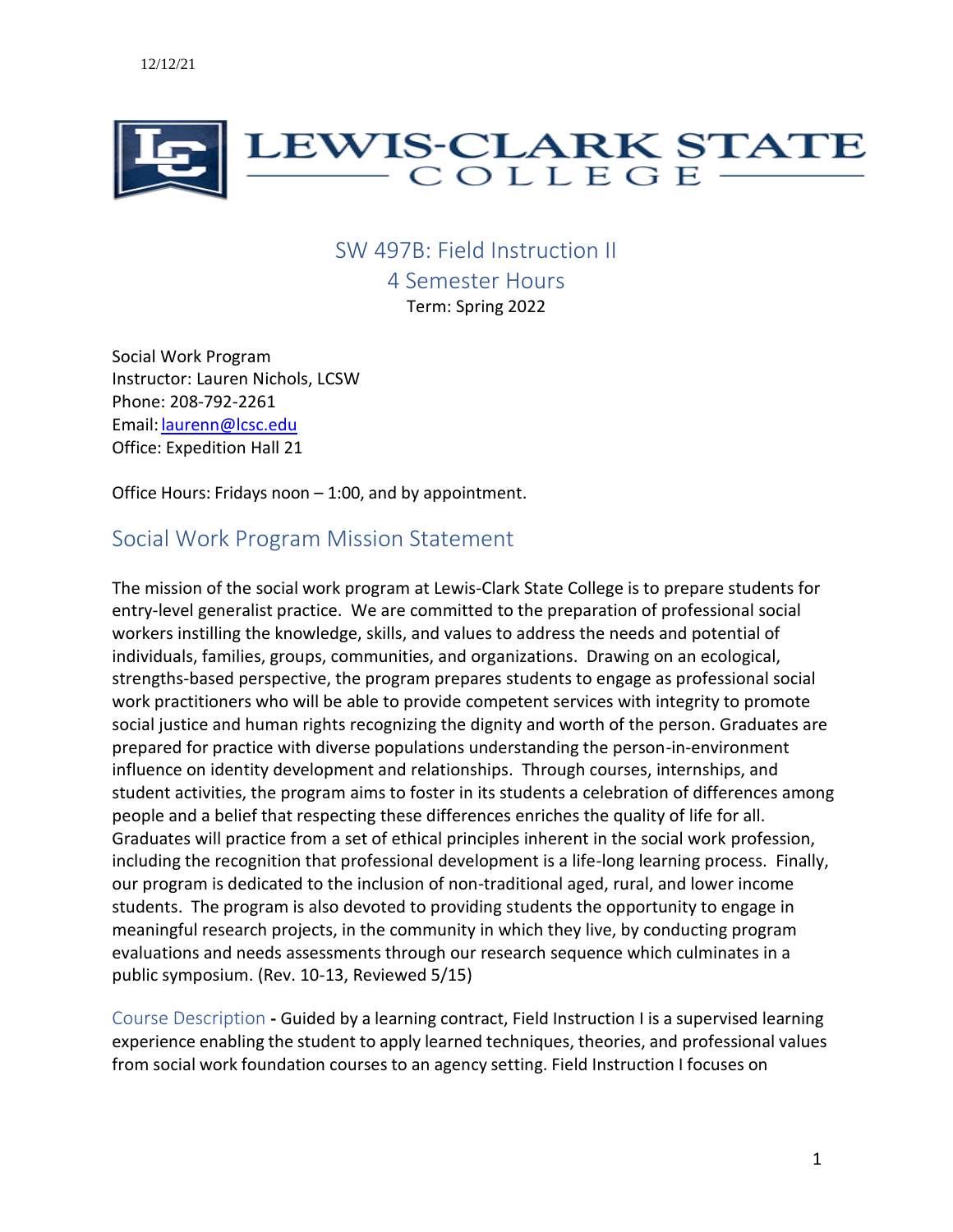supervised social work practice in a human service agency. Enrollment is limited to students admitted to the BSW Program.

This course facilitates the student's development toward entry level generalist practice by providing experiential learning. A total of 200 hours of field experience is required to successfully complete SW-497A.Although specific experiences of students will differ somewhat depending on their particular agency setting, all students will focus on the skills of professional practice. Field instruction involves direct instruction offered by an agency based field instructor. Therefore, the specific learning experiences offered to students will be tailored somewhat to the resources of the agency as well as the needs of the student.

#### *Responsibilities of the social work student:*

Explicit responsibilities and related instructions are found in the Field Instruction Manual. If there are any questions about your internship as you move into the second semester, please address them immediately.

## Purpose of the course in the curriculum

The profession of social work has long recognized the importance of providing instruction in the field which includes an application of the skills and theories taught in the classroom. This course provides students an opportunity to practice professional social work in a controlled and planned setting.

## EPAS competencies and core objectives

 The Council on Social Work Education sets educational standards for all accredited social work programs. The 2015 Educational and Policy Accreditation Standards (EPAS) established 9 Core Competencies that social work students are expected to meet upon graduation from an accredited BSW Program. As a result of the focus on competency-based education, the faculty has identified within the LCSC curriculum where the Core Competencies and Practice Behaviors are addressed and measured. In senior seminar, during the course of the full year, students will demonstrate an understanding of each of the core competencies as outlined below. Please note that the Practice Behaviors are linked to the Course Objectives and Assignments.

# 2015 Social Work Competencies

- Competency 1: Demonstrate Ethical and Professional Behavior. Social Workers:
	- make ethical decisions by applying the standards of the NASW Code of Ethics, relevant laws and regulations, models for ethical decision-making, ethical conduct of research, and additional codes of ethics as appropriate to context (1.1);
	- use reflections and self-regulation to manage personal values and maintain professionalism in practice situations (1.2);
	- demonstrate professional demeanor in behavior; appearance; and oral, written, and electronic communication (1.3);
	- use technology ethically and appropriately to facilitate practice outcomes (1.4); and
	- use supervision and consultation to guide professional judgment and behavior (1.5).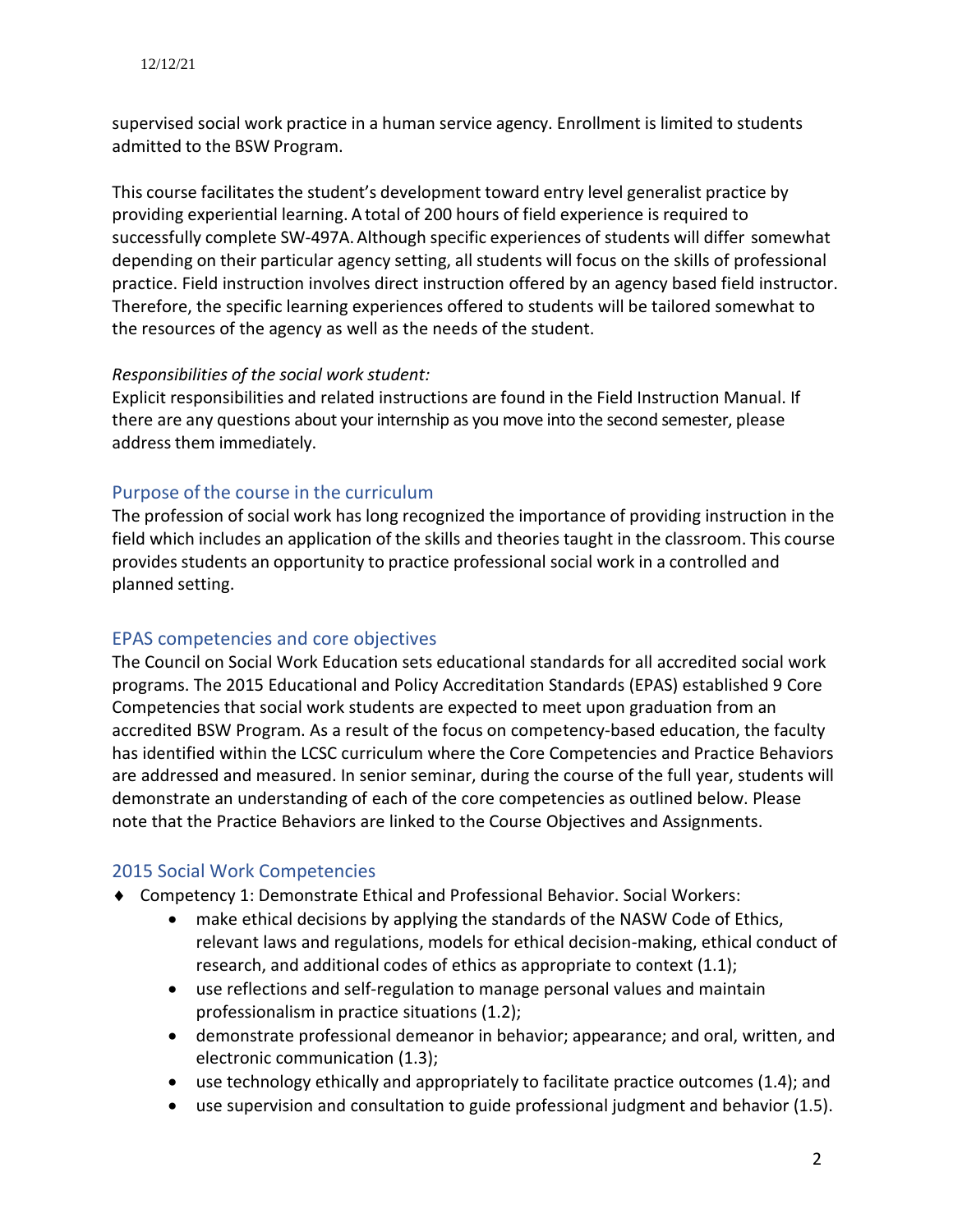- Competency 2: Engage Diversity and Difference in practice. Social Workers:
	- apply and communicate understanding of the importance of diversity and difference in shaping life experiences in practice at the micro, mezzo, and macro levels (2.1);
	- present themselves as learners and engage clients and constituencies as expert of their own experiences (2.2); and
	- apply self-awareness and self-regulation to manage the influence of personal biases and values in working with diverse clients and constituencies (2.3).
- Competency 3: Advance Human Rights and Social, Economic, and Environmental Justice. Social workers:
	- apply their understanding of social, economic, and environmental justice to advocate for human rights at the individual and system levels (3.1); and
	- engage in practices that advance social, economic, and environmental justice (3.2).
- Competency 4: Engage in Practice-informed Research and Research-informed Practice. Social workers:
	- use practice experience and theory to inform scientific inquiry and research  $(4.1)$ ;
	- apply critical thinking to engage in analysis of quantitative and qualitative research methods and research findings (4.2); and
	- use and translate research evidence to inform and improve practice, policy, and service delivery (4.3).
- ◆ Competency 5: Engage in Policy Practice. Social workers:
	- identify social policy at the local, state, and federal level that impacts well-being, service delivery, and access to social services (5.1);
	- assess how social welfare and economic policies impact the delivery of and access to social services (5.2); and
	- apply critical thinking to analyze, formulate, and advocate for policies that advance human rights and social, economic, and environmental justice (5.3).
- Competency 6: Engage with Individuals, Families, Groups, Organizations, and Communities. Social workers:
	- apply knowledge of human behavior and the social environment, person-inenvironment, and other multidisciplinary theoretical frameworks to engage with clients and constituencies (6.1); and
	- use empathy, reflection, and interpersonal skills to effectively engage diverse clients and constituencies (6.2).
- Competency 7: Assess Individuals, Families, Groups, Organizations, and Communities. Social workers:
	- collect and organize data, and apply critical thinking to interpret information from clients and constituencies 7.1);
	- apply knowledge of human behavior and the social environment, person-inenvironment, and other multidisciplinary theoretical frameworks in the analysis of assessment data from clients and constituencies (7.2);
	- develop mutually agreed-on intervention goals and objectives based on the critical assessment of strengths, needs, and challenges within clients and constituencies (7.3); and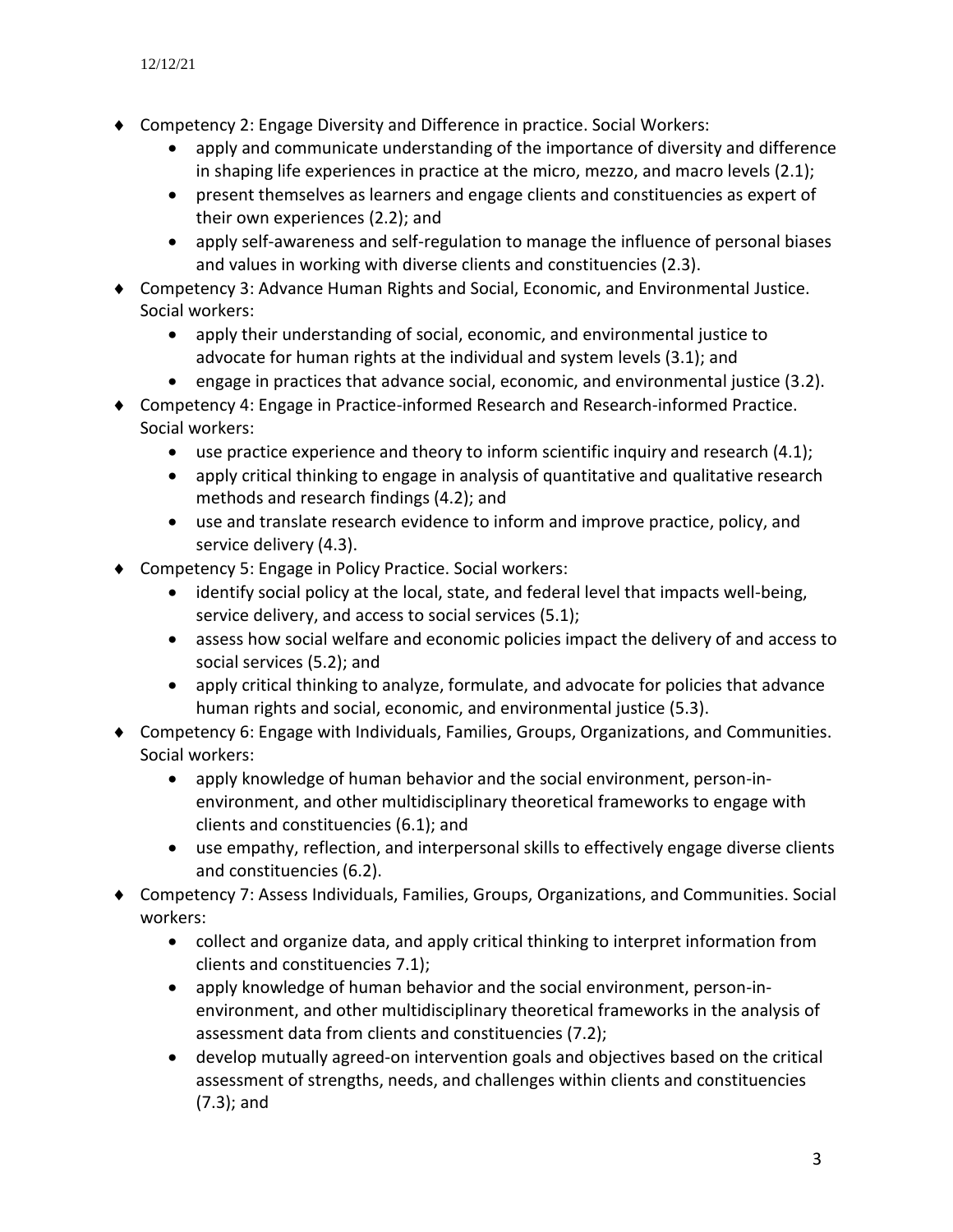- select appropriate intervention strategies based on the assessment, research knowledge, and values and preferences of clients and constituencies (7.4).
- Competency 8: Intervene with Individuals, Families, Groups, Organizations, and Communities. Social workers:
	- apply knowledge of human behavior and the social environment, person-inenvironment, and other multidisciplinary theoretical frameworks in interventions with clients and constituencies (8.1);
	- use inter-professional collaboration as appropriate to achieve beneficial practice outcomes (8.2);
	- negotiate, mediate, and advocate with and on behalf of diverse clients and constituencies (8.3); and
	- facilitate effective transitions and endings that advance mutually agreed-on goals (8.4).
- Competency 9: Evaluate Practice with Individuals, Families, Groups, Organizations, and Communities. Social workers:
	- select and use appropriate methods for evaluation of outcomes (9.1);
	- apply knowledge of human behavior and the social environment, person-in environment, and other multidisciplinary theoretical frameworks in the evaluation of outcomes (9.2);
	- critically analyze, monitor, and evaluate intervention and program processes and outcomes (9.3); and
	- apply evaluation findings to improve practice effectiveness at the micro, mezzo, and macro levels (9.4).

## Texts and Required Reading

Field Instruction Manual - This manual is available on-line: [www.lcsc.edu/socialwork,](http://www.lcsc.edu/socialwork) click on "field manual"

NASW. (2008) Code of Ethics of the national association of social workers. Available online: [www.naswdc.org/pubs/code/doce.asp.](http://www.naswdc.org/pubs/code/doce.asp) Or may be purchased from SOSW for \$5.00.

American Psychological Association. (2010). Publication manual of the American Psychological Association. (6th Ed.). Washington, D.C.: Author.

# Teaching Methods/Class Climate

This course integrates the knowledge base and learning experiences of the total social work program. The course is taught primarily in tutorial fashion. Students in a professional program should conduct themselves as professionals. It is not acceptable to be late for field instruction except in unusual circumstances.

## Shared Client and Agency Information

In the classroom, students and professors will occasionally discuss clients and agencies. In these discussions, it is expected that information about clients and agencies should be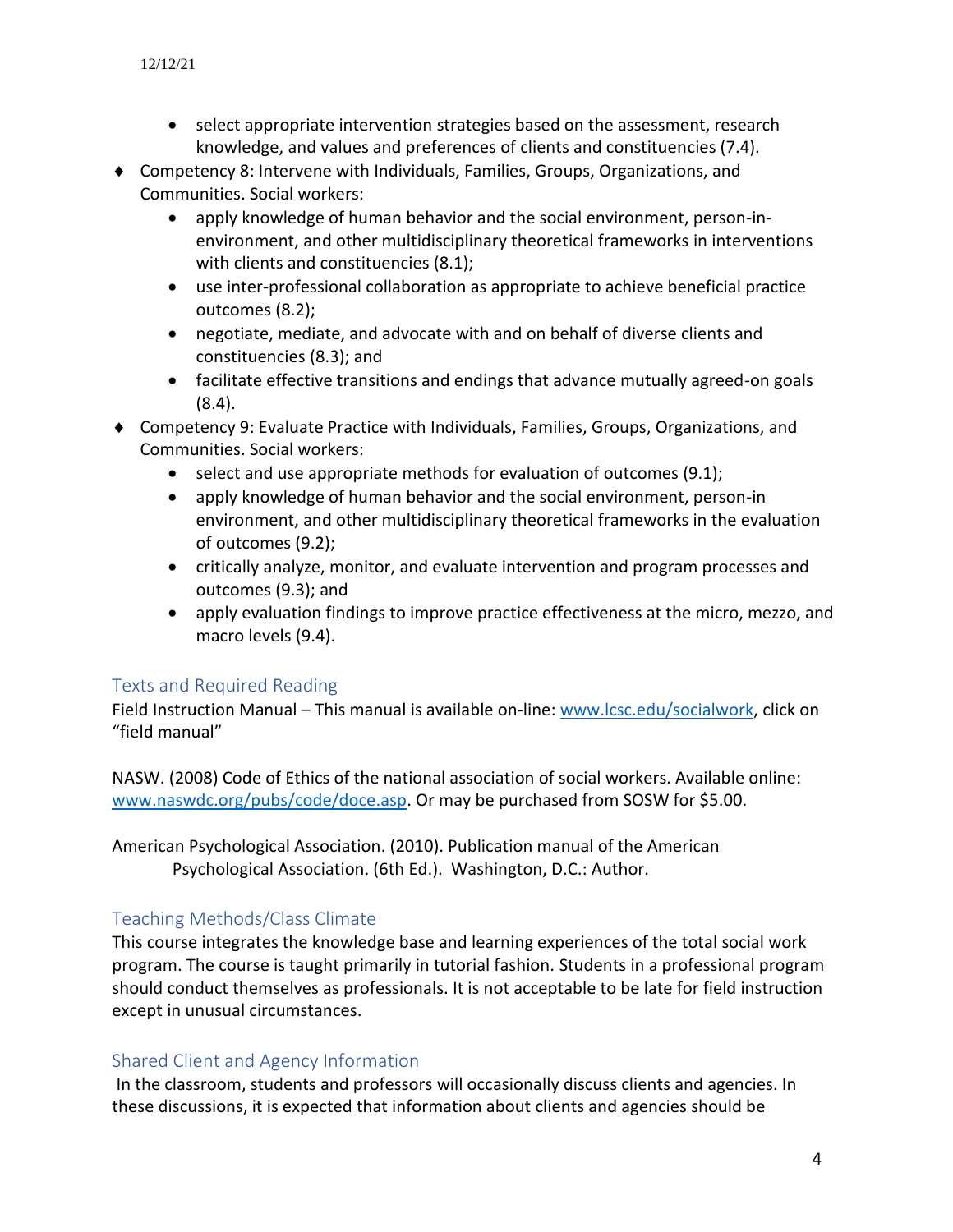disguised or eliminated if clients could be identified and that this information is to be held in confidence within the bounds of the Code of Ethics. You must disguise the identity of clients in written assignments including changing the name of the client.

## Class Grading Procedures

The Field Instruction grade will be Pass or Fail. The Agency Field Instructor will provide a suggested grade to the Field Liaison who will make the final decision of the student's earned grade. A student who fails the course will need to retake SW497B.

## Academic Honesty and Plagiarism

Part of the mission of Lewis-Clark State College is to educate students to be ethical. Students share with the faculty the responsibility for academic honesty and integrity. The college expects its students to do their own academic work. In addition, it expects active participation and equitable contributions of students involved in group assignments. Violation of the Academic Integrity Statement, in whole or part, could result in an "F" grade for the course. The following acts of academic dishonesty are not acceptable:

- Cheating: using or attempting to use unauthorized materials, information, or study aids in any academic exercise (e.g., an exam).
- Fabrication: unauthorized falsification or invention of any information or citation in an academic exercise (e.g., a paper reference).
- Plagiarism: representing the words or ideas of another as one's own in any academic exercise (e.g., failing to cite references appropriately or taking verbatim from another source).
- Facilitating academic dishonesty: helping or attempting to help another to commit academic dishonesty (e.g., allowing another to copy from your test or use your work).

*In addition to action by the professor, all incidents will be reported to Student Affairs.*

# Professional Writing Standards

All printed work submitted to this professor should be prepared at a college standard of professional editing in accordance with the Publication Manual of the American Psychological Association (6th Ed.). Therefore, allow sufficient preparation time for proofreading and correction to typos, misspellings, and grammatical errors.

The reason for this expectation is that professionals are often judged based upon the quality of their written work. Carelessness in spelling and editing suggests that there will also be mistakes in the substance of the work. Therefore, written work, which has misspellings and other editing problems, will be graded down on this basis alone.

Note: If you need help with your writing skills, the Writing Center (792-2433) may be able to assist you in improving them. The efforts you make will help you with your courses at LCSC as